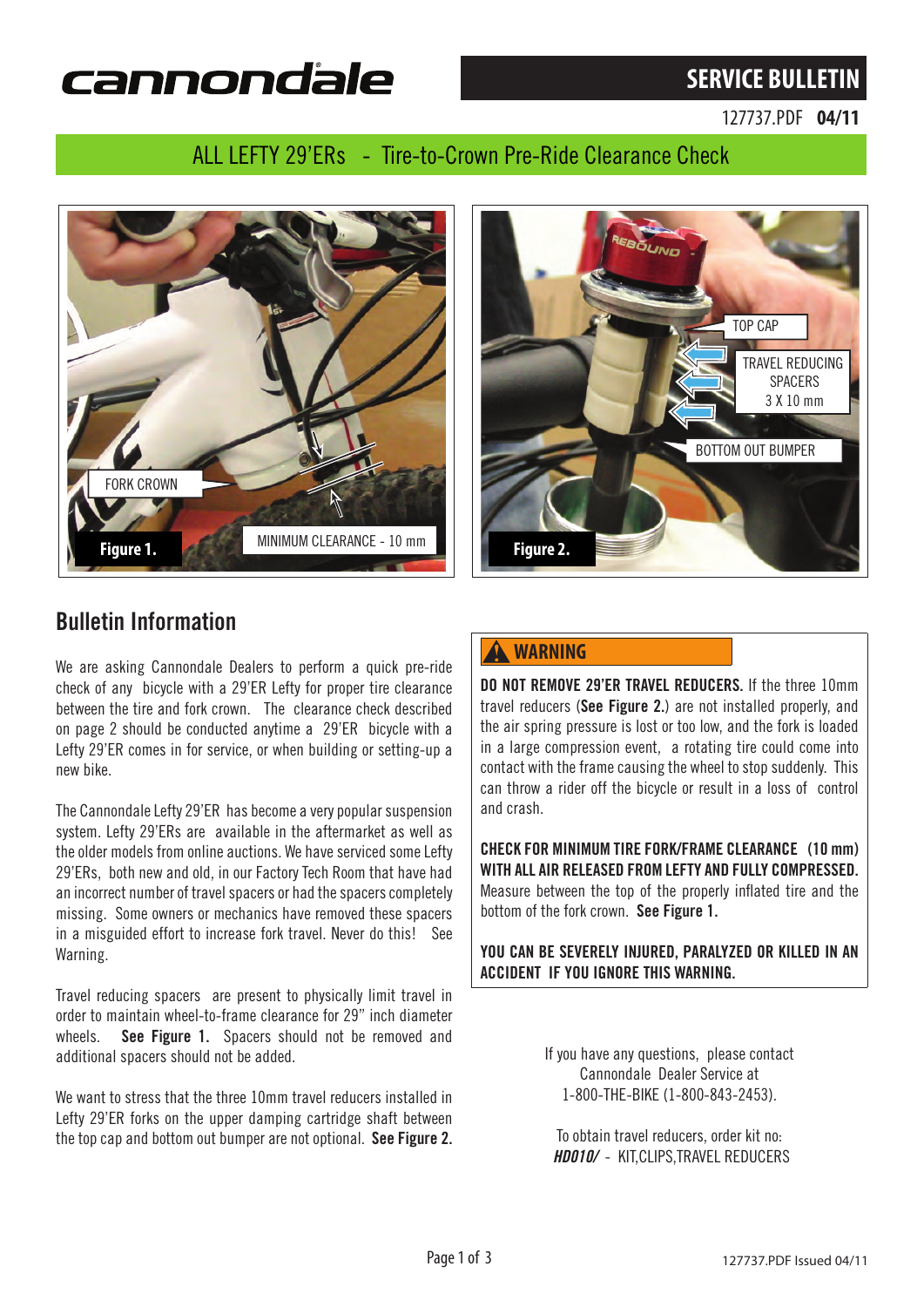## **Lefty 29'ER Tire-to-Crown Pre-Ride Clearance Check**

- 1. Inflate the front tire of the 29" wheel to the recommended pressure noted on tire sidewall.
- 2. At the bottom of the fork, remove the Schrader valve cap. Figure 3.
- 3. Cover the brake disc with a shop towel to prevent the small amount of fork fluid that might be expelled from contaminating the brake disc. Press and hold the Schrader valve open to release all air pressure. Figure 4.
- 4. Press down on the handlebars until the fork travel stops at its lowest point. The fork should not rebound when you remove your hands from the handlebar. Again, to make sure no residual air pressure is present inside the fork, press and hold open the Schrader valve.

Hold the fork in the lowest position and measure the distance between the top of the tire and the bottom of the fork steerer.

This measurement must be 10 mm or greater. Figure 5. If it is, the fork clearance is OK.

**If the tire clearance between the fork steerer/or any part of the bike frame and tire is less than 10mm or touches, (Figure 6.) the clearance is NOT OK.** The fork must be checked for spacers. See next page.







Figure 5.